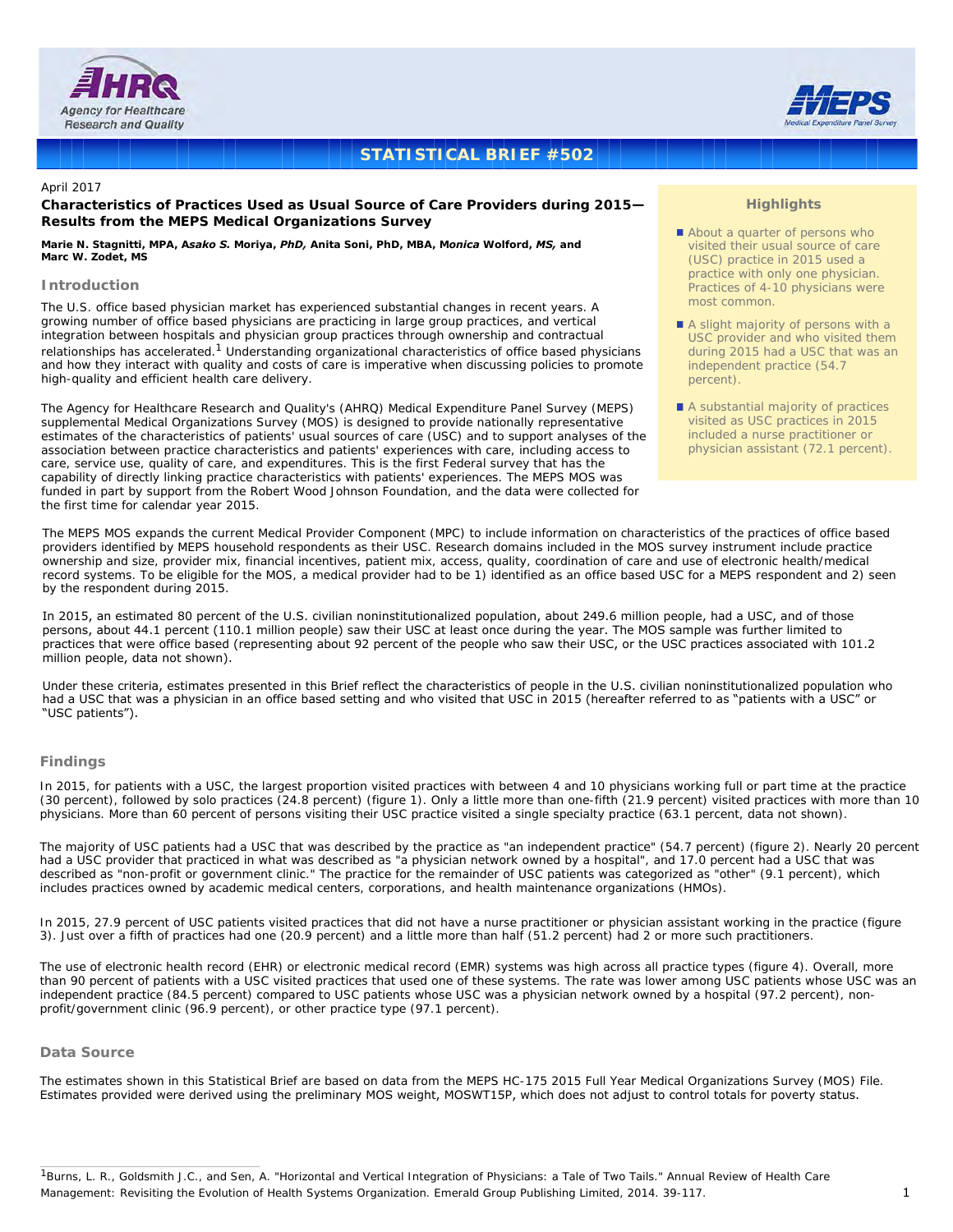# **Definitions**

### *MEPS Medical Organizations Survey*

The MEPS Medical Organizations Survey (MOS) is an expansion of the MPC data collection, and collects data on the organization of the practices of office based care providers identified as a USC in the MEPS HC that were seen by an HC sampled person in 2015. This additional data collection is for a subset of office based care providers already included in the MEPS MPC sample. In the MEPS MPC sample, primary locations for individuals' office based usual sources of care were identified. The MEPS MPC contacted these places where medical care was provided to determine the appropriate respondent and then administer a MEPS MOS. The design of the survey is multi-modal including phone, fax, mail, self-administration, electronic transmission, and secure email. The data collection method chosen for a provider was the method that resulted in the most complete and accurate data with minimal burden to the respondent.

#### *Usual Source of Care (USC)*

For each individual family member, MEPS ascertains whether there is a particular doctors office, clinic, health center, or other place that the respondent usually visits if he/she is sick or needs advice about his/her health. For the MEPS MOS, the usual source of care can be reported as an individual, an individual in a group practice, or as a practice, however, note that the MOS survey respondent is asked to answer the questions at the practice level.

#### *[MEPS MOS Sample Frame](http://www.meps.ahrq.gov/mepsweb/data_files/publications/mr1/mr1.pdf)*

The 2015 Medical Organizations Survey was fielded in 2016 but is linked to data collected for the 2015 MEPS. Data are for persons that had a visit to their USC provider in 2015, and the USC question was asked in Panel 19 Round 4 and Panel 20 Round 2. Only persons who saw their office based USC provider were included in the sample frame. The sum of the MOS weights across sample persons in this file is 101,159,262, which represents [the estimated number of persons in the U.S. civilian noninstitutionalized po](http://www.meps.ahrq.gov/mepsweb/data_files/publications/mr2/mr2.pdf)pulation who had one or more visits to their office based USC provider in 2015. This estimate assumes that the 1.7 percent of persons with missing data for the USC question did not visit an office based USC provider during the year.

## **About MEPS-HC**

MEPS HC is a nationally representative longitudinal survey that collects detailed information on health care utilization and expenditures, health insurance, and health status, as well as a wide variety of social, demographic, and economic characteristics for the U.S. civilian noninstitutionalized [population. It is cosponsored by the Agency for Healthcare Research and Qua](http://www.meps.ahrq.gov/mepsweb/data_files/publications/mr22/mr22.pdf)lity and the National Center for Health Statistics.

#### **References**

For a detailed [description of the MEPS HC survey design, sample design, and methods used](http://www.meps.ahrq.gov/mepsweb/data_files/publications/mr23/mr23.pdf) to minimize sources of nonsampling error, see the following publications:

Cohen, J. *Design and Methods of the Medical Expenditure Panel Survey Household Component*. MEPS Methodology Report No. 1. AHCPR Pub. No. 97-0026. Rockville, MD. Agency for Health Care Policy and Research, 2001. http://www.meps.ahrq.gov/mepsweb/data\_files/publications/mr1/mr1.pdf

Cohen, S. *Sample Design of the 1996 Medical Expenditure Panel Survey Household Component*. MEPS Methodology Report No. 2. AHCPR Pub. No. 97-0027. Rockville, MD. Agency for Health Care Policy and Research, 2001. http://www.m[eps.ahrq.gov/mepsweb/data\\_files/publications/mr2/mr2.pdf](http://www.meps.ahrq.gov/mepsweb/data_files/publications/st502/stat502.pdf)

Cohen, S. Design Strategies and Innovations in the Medical Expenditure Panel Survey. *Medical Care*, July 2003: 41(7) Supplement: III-5–III-12.

Cohen, S.B., Cohen, J.W., Stagnitti, M.N., Lefkowitz, D.C. *Implementation of a Linked Medical Organization Survey in the Medical Expenditure Panel Survey*. Journal of Economic and Social Measurement, February 2017: 41(4): 417–432.

[Ezzati-Rice, T.M., Rohde, F., Greenb](mailto:MEPSProjectDirector@ahrq.hhs.gov)latt, J. *Sample Design of the Medical Expenditure Panel Survey Household Component, 1998–2007*. Methodology Report No. 22. March 2008. Agency for Healthcare Research and Quality, Rockville, MD. http://www.meps.ahrq.gov/mepsweb/data\_files/publications/mr22/mr22.pdf

Stagnitti, M. N., Beauregard, K., and Solis, A., *Design, Methods, and Field Results of the Medical Expenditure Panel Survey Medical Provider Component (MEPS MPC)–2006 Calendar Year Data*, Methodology Report No. 23. November 2008. Agency for Healthcare Research and Quality, Rockville, MD. http://www.meps.ahrq.gov/mepsweb/data\_files/publications/mr23/mr23.pdf

Zodet, M., S. Chowdhury, S. Machlin, and J. Cohen. 2016. *Linked Designs of the MEPS Medical Provider and Organization Surveys*. In JSM Proceedings, Survey Research Methods Section. Alexandria, VA: American Statistical Association. 1914–1921.

### **Suggested Citation**

Stagnitti, M.N., Moriya, A., Soni, A., Wolford, M., Zodet, M. *Characteristics of Practices Used as Usual Source of Care Providers during 2015—Results from the MEPS Medical Organizations Survey*. Statistical Brief #502. April, 2017. Agency for Healthcare Research and Quality, Rockville, MD. http://www.meps.ahrq.gov/mepsweb/data\_files/publications/st502/stat502.pdf

AHRQ welcomes questions and comments from readers of this publication who are interested in obtaining more information about access, cost, use, financing, and quality of health care in the United States. We also invite you to tell us how you are using this Statistical Brief and other MEPS data and tools and to share suggestions on how MEPS products might be enhanced to further meet your needs. Please email us at MEPSProjectDirector@ahrq.hhs.gov or send a letter to the address below:

\* \* \*

Joel W. Cohen, PhD, Director Center for Financing, Access, and Cost Trends Agency for Healthcare Research and Quality 5600 Fishers Lane, Mailstop 07W41A Rockville, MD 20857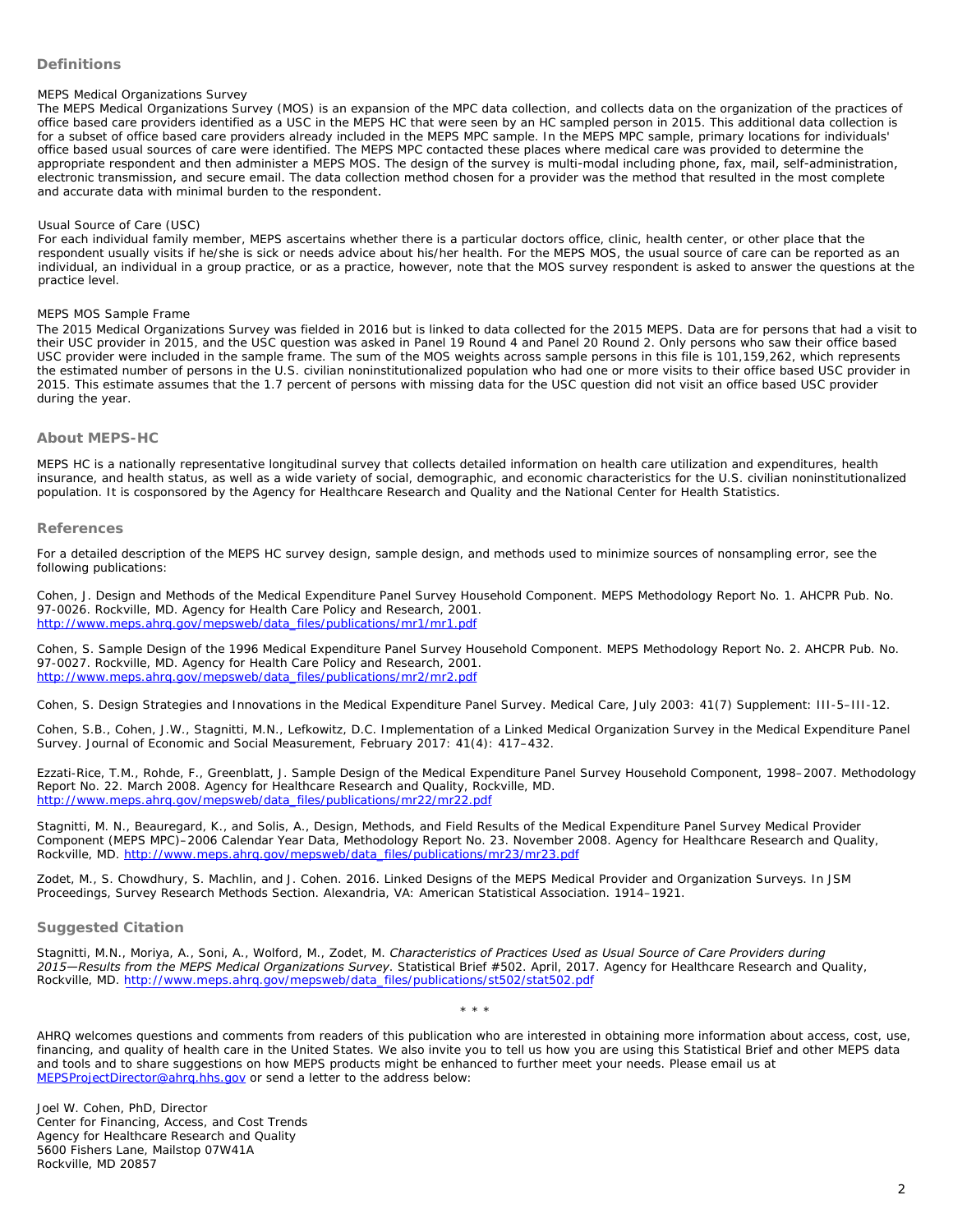

Statistical Brief #502: Characteristics of Practices Used as Usual Source of Care Providers during 2015—Results from the MEPS Medical Organizations Survey